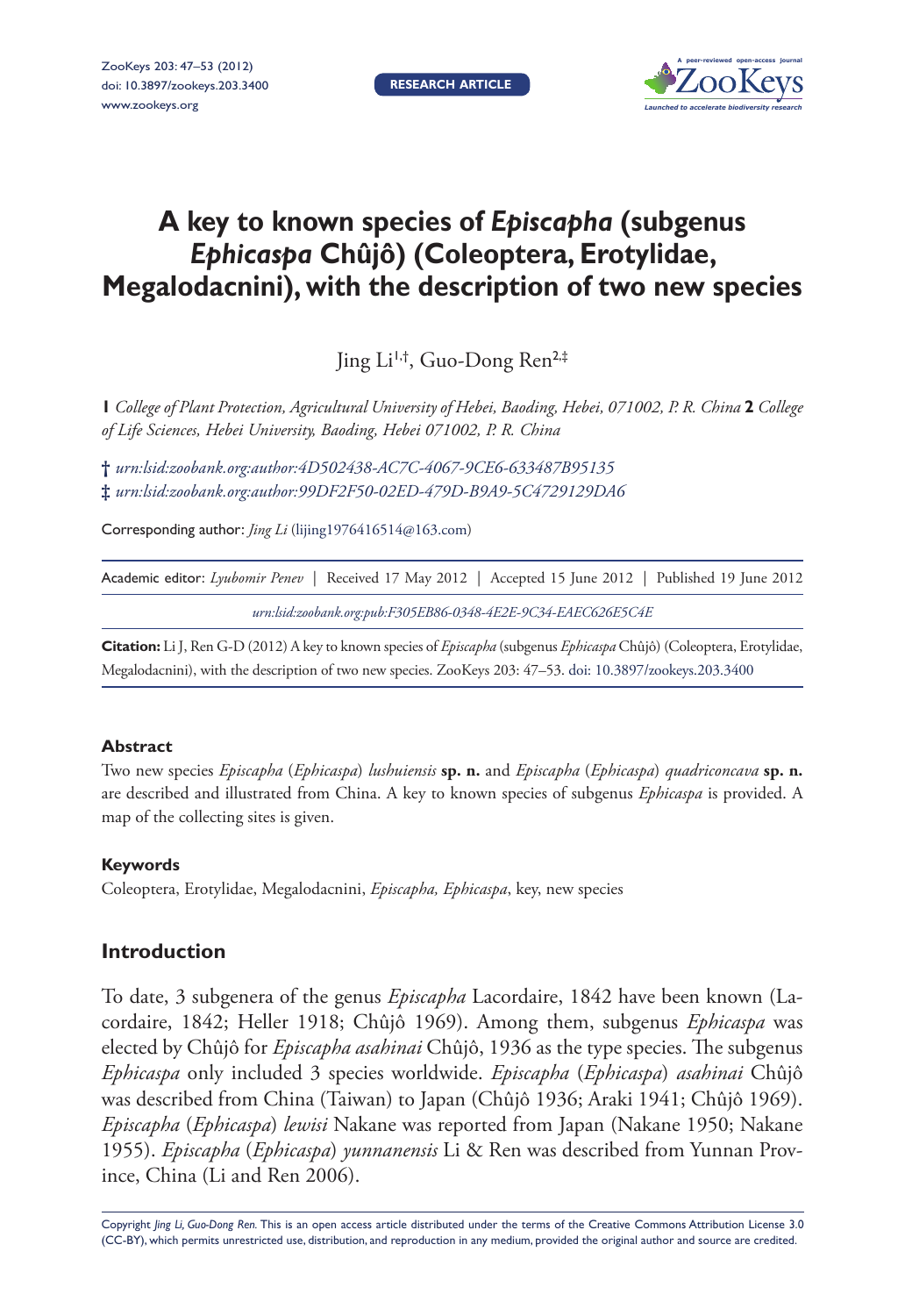In the current work, two new species of the subgenus *Ephicaspa* are described and illustrated. One new species, *Episcapha* (*Ephicaspa*) *lushuiensis* sp. n., was collected from Yunnan Province, China. The other new species*, Episcapha* (*Ephicaspa*) *quadriconcava*  sp. n., was collected from Guangxi Zhuang Autonomous Region, China. A key to species of subgenus *Ephicaspa* is provided. A map (Fig. 23) of the collecting sites is given.

#### **Methods**

The specimens were collected by chopping deadwood in forests. They were killed with ethyl acetate and dried. The morphological examinations were carried out with a stereomicroscope. For an examination of the male or female genitalia, the last three abdominal segments were detached from the body after softening in hot water. For clearing, it was boiled for 5 minutes in 5% solution of potassium hydroxide, and then, washed in distilled water. Morphological figures were prepared using a Nikon SMZ1500 stereomicroscope. All measurements are given in millimetres. The habitus photos were taken with a Leica M205A camera. Holotypes and paratypes are deposited in the Museum of Hebei University (MHU), Hebei, P. R. China.

Morphological terminology predominantly follows Wegrzynowicz (1997) with changes according to Skelley and Leschen (2007).

The measurements of proportions are abbreviated as follows:

bl/bw – body length/width ratio;

pl/pw – pronotum length/width ratio.

# **Descriptions**

# *Episcapha* **(***Ephicaspa***)** *lushuiensis* **sp. n.** [urn:lsid:zoobank.org:act:DFA4FEBC-E3BC-4C29-945C-D500E8093F0B](http://zoobank.org/?lsid=urn:lsid:zoobank.org:act:DFA4FEBC-E3BC-4C29-945C-D500E8093F0B) [http://species-id.net/wiki/Episcapha\\_lushuiensis](http://species-id.net/wiki/Episcapha_lushuiensis)

**Type material.** Holotype. male, CHINA: Yunnan Province, Lushui County, 25.9667°N, 98.8167°E, 11 May 2004, Zi-Zhong.YANG leg (MHU). Paratypes. 2 males, 8 females, same data as holotype (MHU).

**Description.** Body (Fig. 1) strongly elongate, length: 6.5–8.0mm; width: 2.3– 3.0mm (bl/bw =  $2.59 - 2.72$ ; average =  $2.63$ ); general color black, moderately shining; mouthparts and tarsi brown to reddish brown. Each elytron with 2 orange bands; anterior band extending obliquely from humerus to near the suture, abruptly narrowed in middle, with 3 teeth on anterior border, reaching the base at the humeral angle; posterior band at four fifths length of elytron, extending from the suture to near the lateral border, with 3 teeth at anterior border, with posterior border slightly curved.

Head (Fig. 2) strongly and sparsely punctured on vertex, with ocular lines. Clypeus finely and closely punctured, with anterior border nearly straight, with a fovea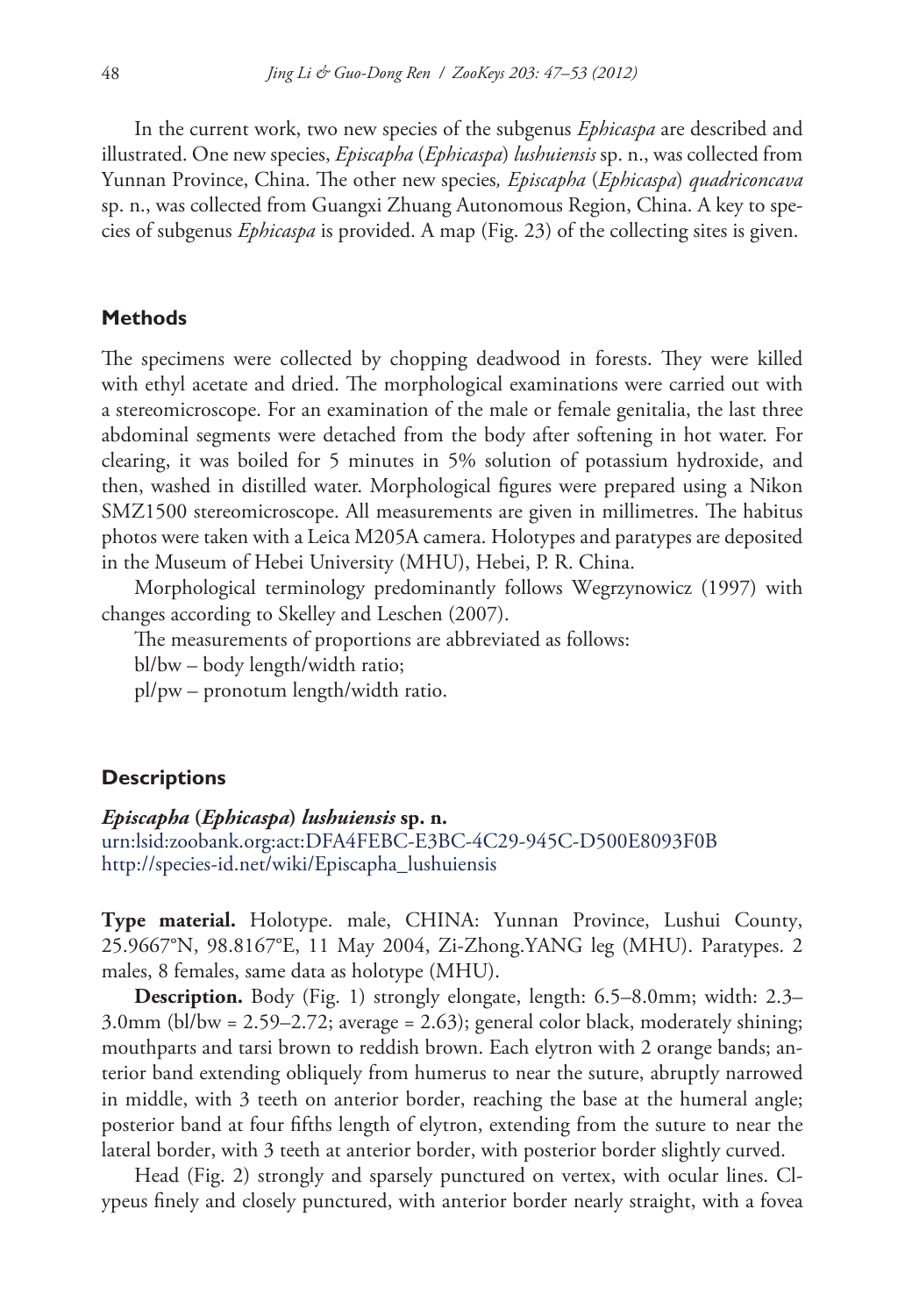

**Figures 1–11.** *Episcapha* (*Ephicaspa*) *lushuiensis* sp. n. **1** habitus **2** head **3** antenna **4** mentum **5** Pronotum **6** prosternum **7** mesoventrite **8** aedeagus in lateral views **9** anterior end of internal sac in anterodorsal view **10** female genitalia in ventral view **11** female spermatheca Scale bars: **a** = 1mm, **b** = 0.1mm.

on each side of the base. Eyes large, moderately prominent laterally. Antennae (Fig. 3) long, extending a little behind posterior border of pronotum; antennomere III about 1.3 times as long as IV; antennomere VIII slightly wider than VII, about 1.2 times as wide as long; antennomeres IX hemispherical; antennomere X almost asymmetrical triangular; antennomere XI roundly quadrate, slightly constricted in middle; relative lengths of antennomeres II–XI: 8.0: 14.5: 11.5: 12.0: 11.0: 12.0: 10.0: 12.0: 12.0: 15.0. Mentum (Fig. 4) pentagonal, pointed apically, with coarse punctures and setae; submentum roundly and roughly punctured.

Pronotum (Fig. 5) widest at base (pl/pw =  $0.72-0.80$ ; average =  $0.75$ ); sides almost parallel on posterior half, and slightly narrowing toward apex. Pronotum distinctly punctured on median area, slightly decreasing in size and increasing in density toward lateral areas. Anterior angles roundly projected; posterior angles nearly rectangulate. Prosternum (Fig. 6) strongly and rather closely punctured on the lateral areas, strongly and sparsely punctured on median area, with a longitudinal depression in the middle of base area. Prosternal process dilated apically; strongly emarginated at apical border. prosternal femoral lines convergent anteriorly.

Scutellum broadly pentagonal, finely and sparely punctured.

Elytra widest near base, then gradually narrowing to apex; each elytron with 8 striae; intervals with fine and sparse punctures, which are much finer than those in striae.

Mesoventrites (Fig. 7) finely and sparsely punctured, with an n-shaped depression medially.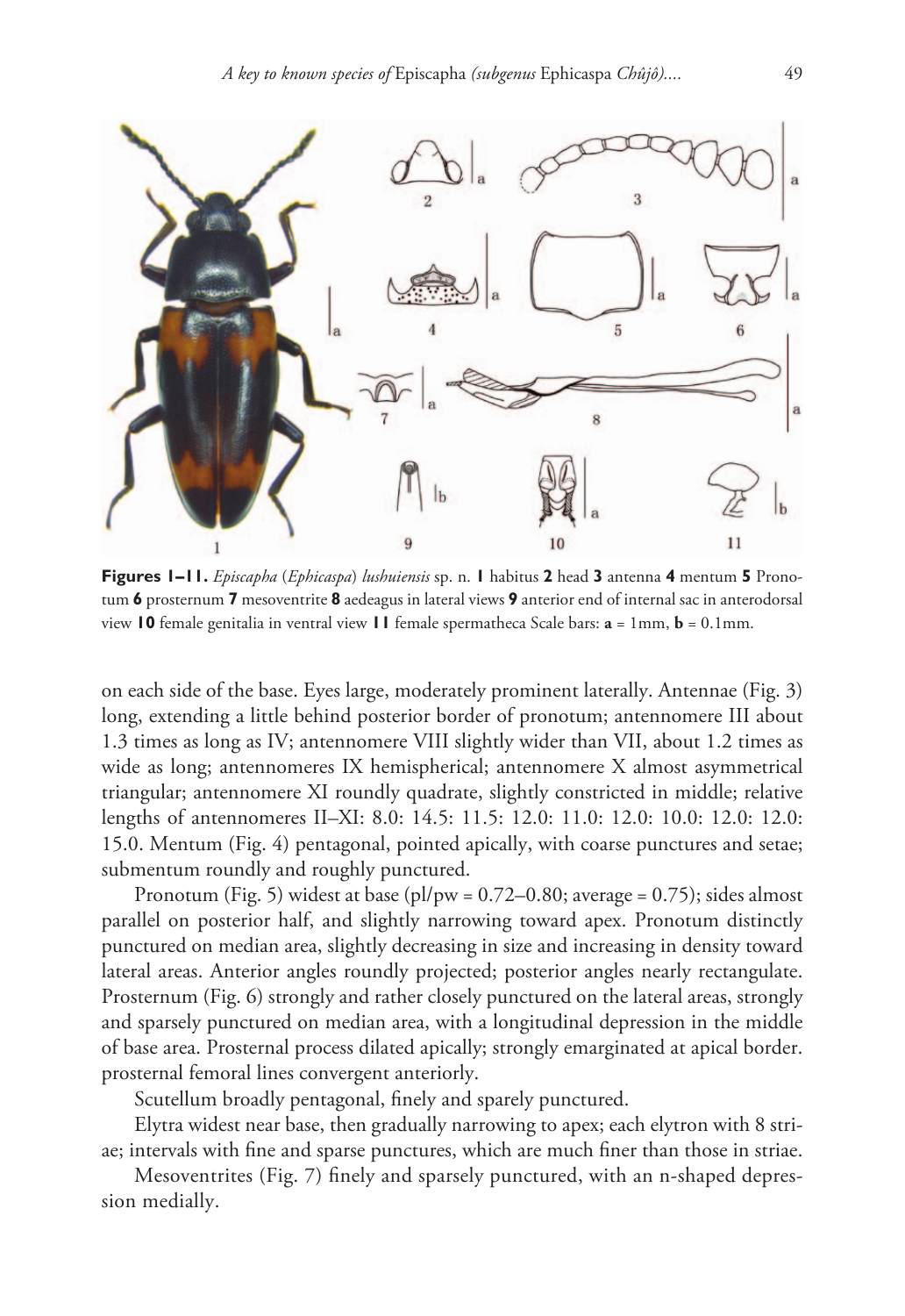Aedeagus (Fig. 8) slightly curved; median lobe narrow, with apex truncate in lateral view; median strut long, about 2.0 times as long as median lobe. Anterior end of internal sac as in Fig. 9.

Female genitalia (Fig. 10) with styli most narrow at base; proctigeral lobe acuminate apically; female spermatheca (Fig. 11) with head almost spindle shaped.

Distribution. Known only from the type locality (China: Yunnan Province, Lushui County).

**Diagnosis.** This new species is closest to *Episcapha* (*Ephicaspa*) *asahinai* Chûjô, 1936 due to similar form and color of the body. The new species can be distinguished from *Episcapha* (*Ephicaspa*) *asahinai* by antennomere III more than 1.8 times as long as II, prosternal femoral lines convergent anteriorly, body beneath with golden pubescence. *Episcapha* (*Ephicaspa*) *asahinai* with antennomere III about 1.5 times as long as II, prosternal femoral lines almost straight and parallel in front of the prosternal cavity, body beneath covered with grayish pubescence.

**Etymology.** The specific name derives from the type locality: Lushui County.

#### *Episcapha* **(***Ephicaspa***)** *quadriconcava* **sp. n.**

[urn:lsid:zoobank.org:act:A1331079-C03F-4211-B836-94E12041B86E](http://zoobank.org/?lsid=urn:lsid:zoobank.org:act:A1331079-C03F-4211-B836-94E12041B86E) [http://species-id.net/wiki/Episcapha\\_quadriconcava](http://species-id.net/wiki/Episcapha_quadriconcava)

**Type material.** Holotype. female, CHINA: Guangxi Zhuang Autonomous Region, Leye County, 24.7833°N, 106.5666°E, 26 VII 2004, Yang YU and Chao GAO (MHU). Paratypes. 1 male and 4 females, same data as holotype (MHU).

**Description.** Body (Fig. 12) elongate, length: 8.5–9.1 mm; width: 3.3–3.6 mm (bl/bw = 2.53–2.58; average = 2.56); general color black and shining; mouthparts and tarsi brown. Each elytron with 2 orange bands; anterior band extending obliquely from humerus to the middle of striae I and II, with 3 teeth at anterior and posterior borders, not reaching base at humeral angle; posterior band at four fifths length of elytron, almost quadrate, extending from the suture to near the lateral border.

Head (Fig. 13) strongly and sparsely punctured on vertex, without ocular lines. Clypeus finely and closely punctured, with anterior border nearly straight, with a fovea on each side of the base. Eyes large, prominent laterally. Antennae (Fig. 14) long, extending behind posterior border of pronotum; antennomere III about 1.2 times as long as IV; antennomere VIII slightly wider than VII, about 1.2 times as wide as long; antennomere IX blow-shaped; antennomere X almost asymmetrical triangular; antennomere XI almost pentagonal; relative lengths of antennomeres II–XI: 8.0: 12.0: 10.0: 9.0: 9.0: 10.0: 10.0: 11.0: 10.0: 13.0. Mentum (Fig. 15) pentagonal, pointed apically, with fine punctures and short setae; submentum with sparse coarse punctures.

Pronotum (Fig. 16) widest at middle (pl/pw =  $0.59-0.63$ ; average =  $0.61$ ); sides almost parallel on posterior half, and narrowing toward apex. Pronotum distinctly punctured on median area; finely and closely punctured on the lateral areas; with a transverse depression at base. Anterior angles projected; posterior angles obtuse. Prosternum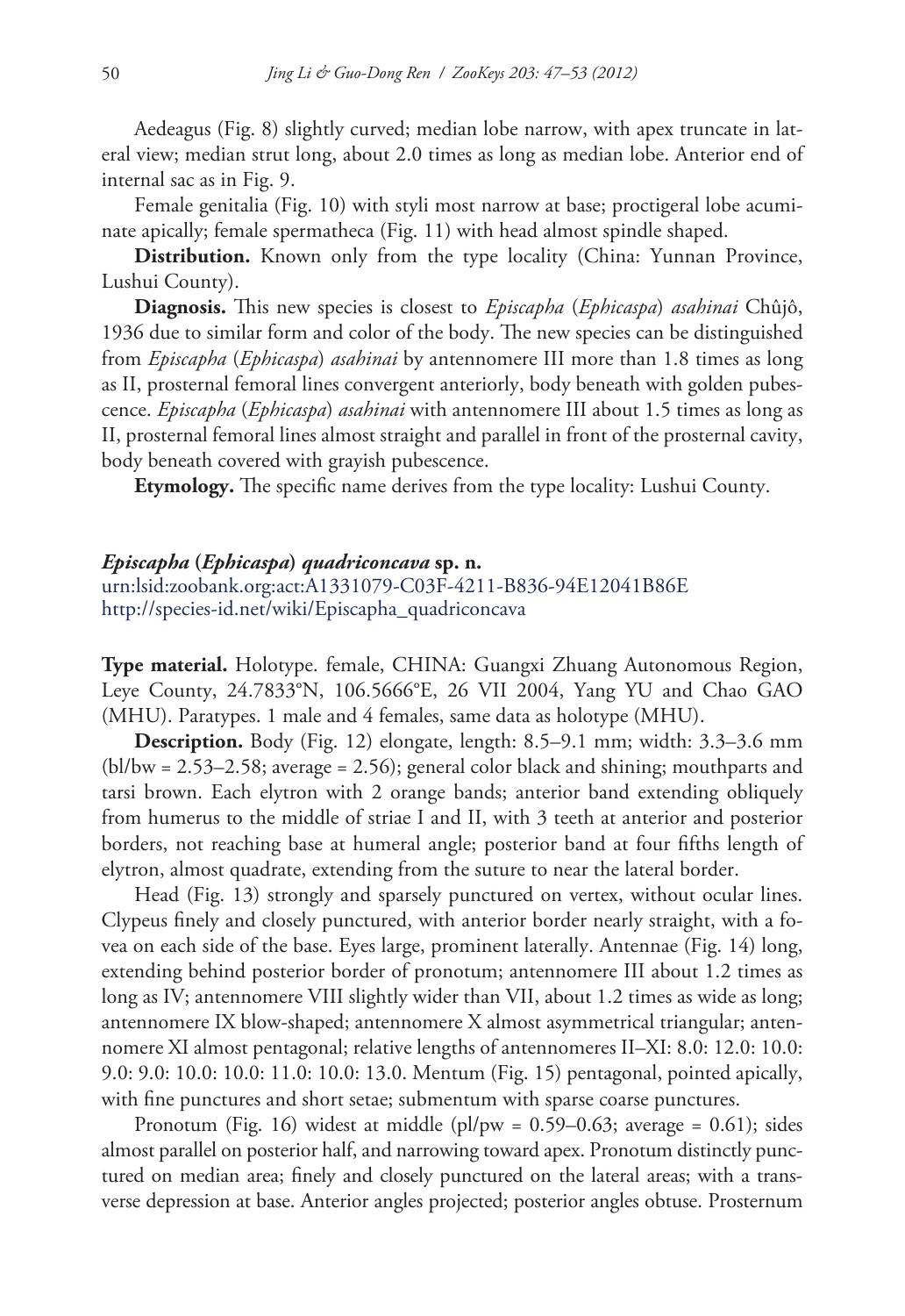

**Figures 12–22.** *Episcapha* (*Ephicaspa*) *quadriconcava* sp. n. **12** habitus **13** head **14** antenna **15** Mentum **16** pronotum **17** prosternum **18** mesoventrite **19** aedeagus in lateral views **20** anterior end of internal sac in anterodorsal view **21** female genitalia in ventral view **22** female spermatheca Scale bars: **a** = 1mm, **b** = 0.2mm.

(Fig. 17) coarsely and densely punctured on lateral areas, almost confluent and forming oblique rugae; surface with golden pubescence. Prosternal process dilated apically; strongly emarginated at apical border; distinctly depressed in the middle. Prosternal femoral lines extended a little in front of the prosternal cavity, almost straight and parallel.

Scutellum pentagonal, with fine and spare punctures.

Elytra widest at one fourth from base, then gradually narrowing to apex; each elytron with 7 striae; intervals with fine punctures.

Mesoventrite (Fig. 18) finely and sparsely punctured, with a median quadrate depression; surface with pubescence.

Aedeagus (Fig. 19) with median lobe moderately curved, narrowing to a point in lateral view; median strut long, about 1.5 times as long as median lobe. Anterior end of internal sac as in Fig. 20.

Female genitalia (Fig. 21) with styli most narrow at apex; proctigeral lobes rounded apically; female spermatheca (Fig. 22) with head almost kidney-shaped.

**Distribution.** Known only from the type locality (China: Guangxi Zhuang Autonomous Region, Leye County).

**Diagnosis.** *Episcapha* (*Ephicaspa*) *quadriconcava* is closest to *Episcapha* (*Ephicaspa*) *yunnanensis* Li & Ren, 2006, due to the similar form and color of the body in both species. The new species can be distinguished from *Episcapha* (*Ephicaspa*) *yunnanensis*  by the head without ocular lines, pronotum widest at middle, mesoventrite with a median quadrate depression, aedeagus with median lobe narrowing to a point in lateral view. *Episcapha* (*Ephicaspa*) *yunnanensis* with ocular lines on head, pronotum widest at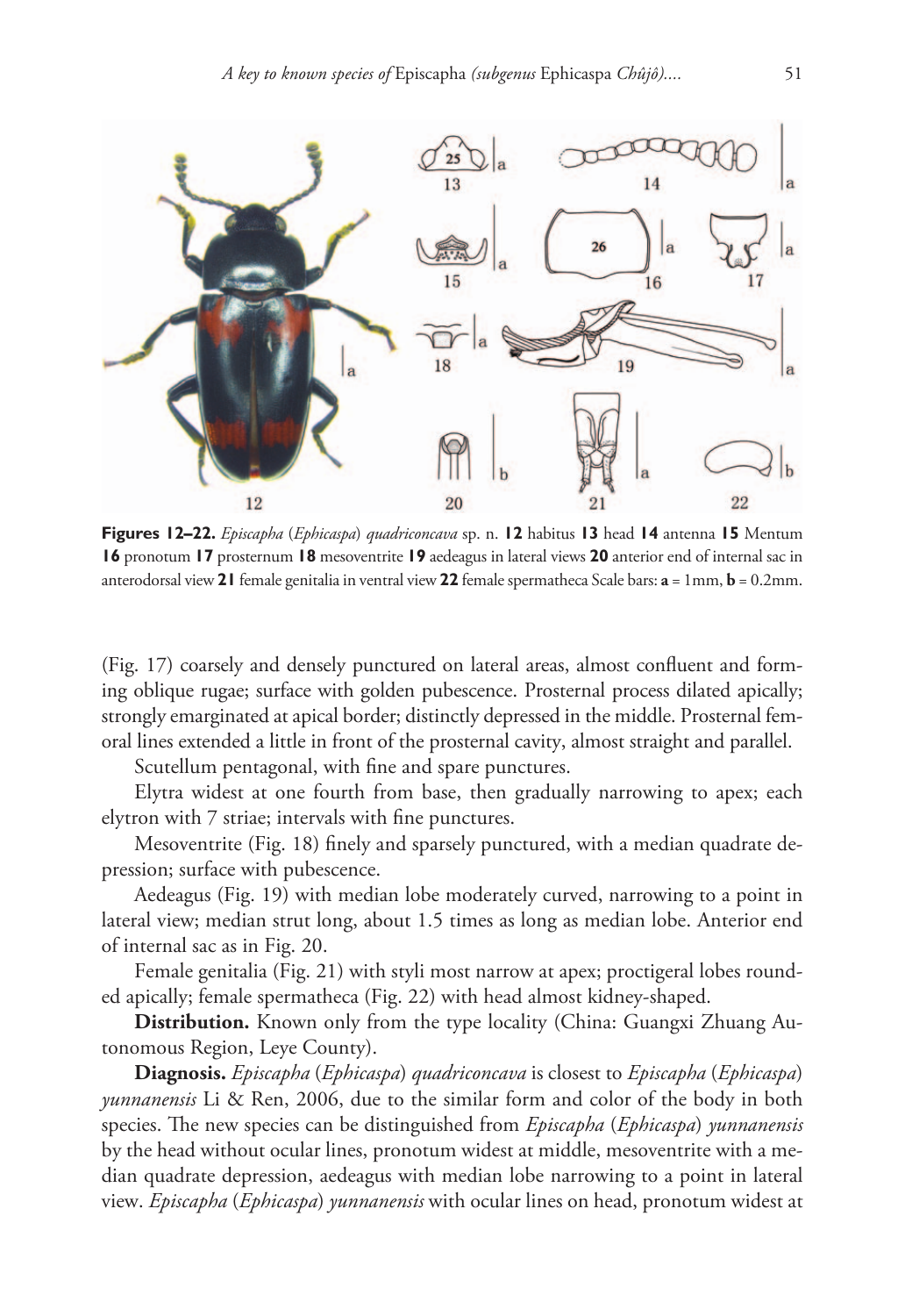

**Figure 23.** Map showing the collecting sites of the *Episcapha* (*Ephicaspa*) Chûjô. **1** *E.* (*E.*) *asahinai*  Chûjô; **2** *E.* (*E.*) *lewisi* Nakane; **3** *E.* (*E.*) *yunnanensis* Li & Ren; **4** *E.* (*E.*) *lushuiensis* sp. n.; **5** *E.* (*E.*) *quadriconcava* sp. n.

base, mesoventrite with a median trapezoidal depression, aedeagus with median lobe hooked at apex in lateral view.

**Etymology.** The species is named with a quadrate depression on the median of mesoventrite.

# **Key to the species of subgenus** *Ephicaspa* **Chûjô**

|               | Elytron with the anterior band wholly occupying the latero-basal area includ-    |
|---------------|----------------------------------------------------------------------------------|
|               |                                                                                  |
|               | Elytron with the anterior band extending towards the basal border at each        |
|               |                                                                                  |
| $\mathcal{L}$ | Prosternal femoral lines almost straight and parallel in front of the prosternal |
|               |                                                                                  |
|               | Prosternal femoral lines convergent anteriorly in front of the prosternal cavity |
|               |                                                                                  |
| $\mathcal{Z}$ |                                                                                  |
|               |                                                                                  |
| 4             | Mesoventrites with a median obtrapeziform depression; aedeagus with me-          |
|               | dian lobe hooked at apex in lateral view E. (E.) yunnanensis Li & Ren            |